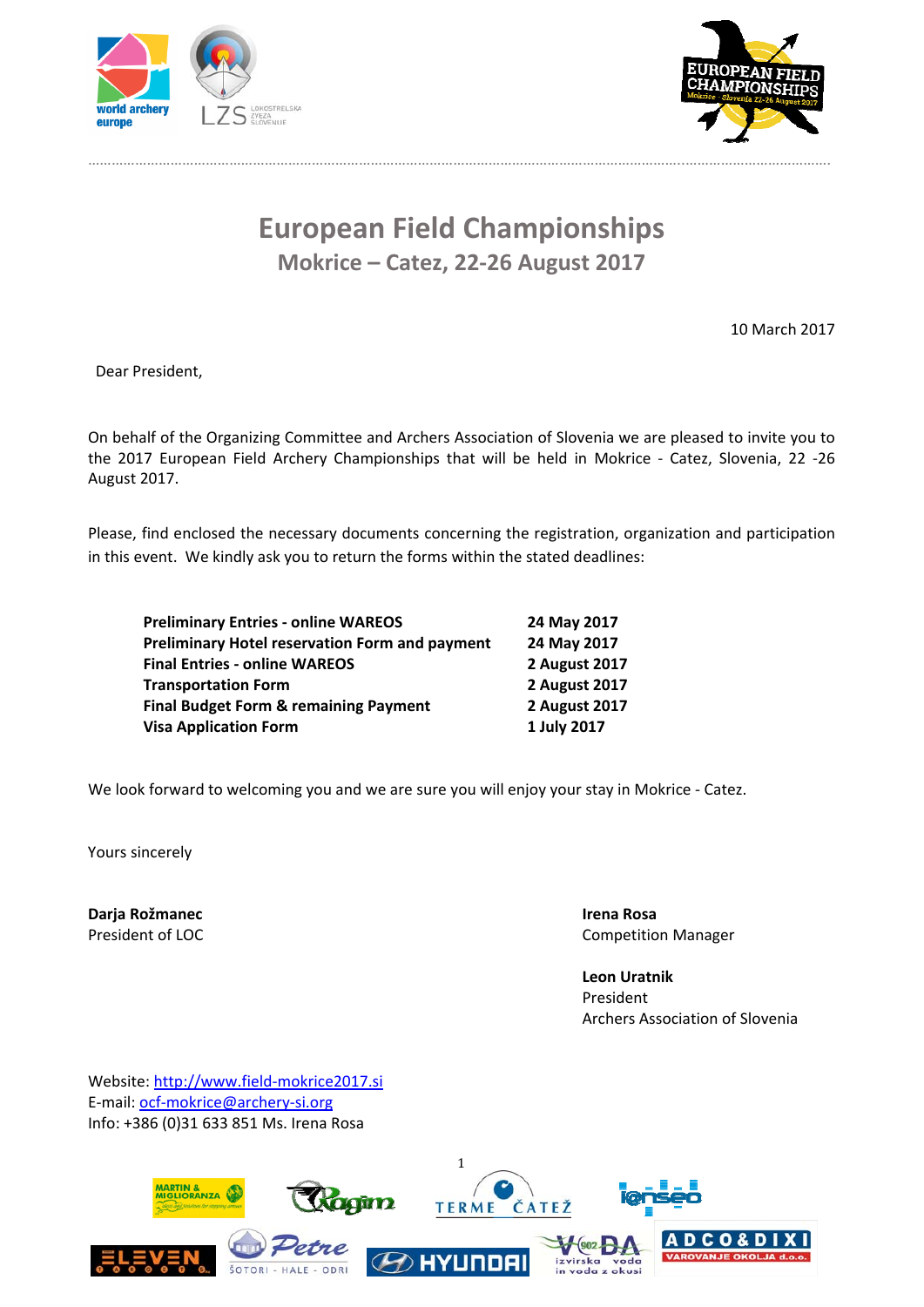



### **PRELIMINARY PROGRAMME**

| Saturday      | <b>19 August 2017</b> | <b>Arrival of Delegations</b><br>Practice field and local transportation available<br><b>Team Registration</b>                             |
|---------------|-----------------------|--------------------------------------------------------------------------------------------------------------------------------------------|
| <b>Sunday</b> | <b>20 August 2017</b> | <b>Arrival of Delegations</b><br>Practice field and local transportation available<br><b>Team Registration</b>                             |
| Monday        | <b>21 August 2017</b> | Official practice and equipment inspection<br>Team Managers' Meeting at the Terme Hotel in Catez<br><b>Opening Ceremony</b>                |
| Tuesday       | <b>22 August 2017</b> | $1st$ Qualification Round – 24 targets (unmarked)                                                                                          |
| Wednesday     | <b>23 August 2017</b> | $2^{nd}$ Qualification Round – 24 targets (marked)                                                                                         |
| Thursday      | <b>24 August 2017</b> | $1st$ Individual Elimination Round - 12 targets<br>$2^{nd}$ Individual Elimination Round - 8 targets<br>Individual semi-finals - 4 targets |
| Friday        | <b>25 August 2017</b> | Team Elimination Round - 8 targets<br>Team semi-finals - 4 targets<br><b>Team Finals</b>                                                   |
| Saturday      | <b>26 August 2017</b> | <b>Individual Finals</b><br>Award Ceremony/Closing Ceremony<br>Gala Dinner and party at the Terme Hotel in Catez                           |
| <b>Sunday</b> | <b>27 August 2017</b> | <b>Departure of Delegations</b>                                                                                                            |

……………………………………………………………………………………………………………………………………..……………………………….

**Note:** The preliminary programme could change slightly. All changes to the programme will be published and informed to all participants in good time. **Website:** http://www.field‐mokrice2017.si

2 **AGITA TERME CATEZ** MARTIN & MIGLIORANZA 0 & D I X I  $-902 -$ O AI izvirska voda ŠOTORI - HALE - ODRI in voda z okusi J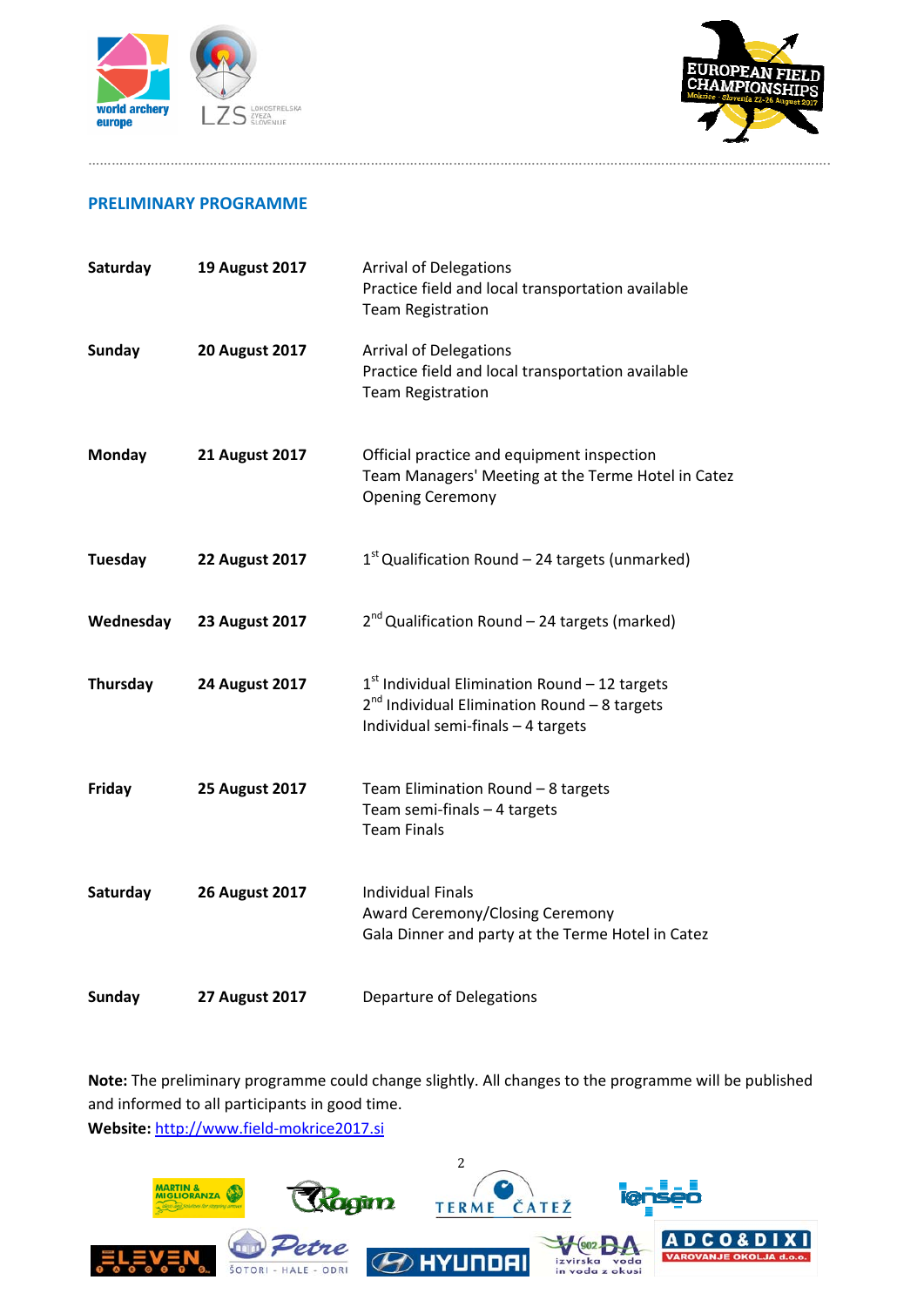



# **PRELIMINARY & FINAL REGISTRATION**

All registration process must be done using the **World Archery Online Registration System** – WAREOS http://register.worldarchery.org. No entry forms will be accepted for registering to this event.

A maximum number of **3 athletes per country** /host country included/ are allowed to be registered into each category of the event. Preliminary entries have to be done using the WAREOS system.

In order to use WAREOS, please login on http://register.worldarchery.org with your Username and Password assigned by World Archery. After entering the WAREOS, please go to "Online Registration" and register your athletes for this event. A "WAREOS User Manual" can be downloaded in PDF format /English/ using the same website link.

For any questions regarding the WAREOS, please contact Mr. Matteo Pisani at matteo@pisani.eu

| <b>Starting date of online registration using WAREOS:</b> | <b>10 March 2017</b> |
|-----------------------------------------------------------|----------------------|
| <b>End of Preliminary registration using WAREOS:</b>      | 24 May 2017          |
| <b>End of Final registration using WAREOS:</b>            | 2 August 2017        |

Please pay **attention to the stated deadlines**. Teams **will not be able** to enter or update their data in WAREOS after the deadlines, as the system will be blocked. Any teams wish to make any changes to their Final Registration after the deadline, must contact the Organizing Committee at ocf-mokrice@archerysi.org and Mr. Matteo Pisani at matteo@pisani.eu /with the OC in CC of that email/.

Teams that enter athletes through WAREOS after the 20 day final deadline will pay a penalty of 100,00 Euro per athlete registered /Article 3.3 WAE Agreement/.

The Member Associations which send final entries with more than two athletes difference from the numbers entered at the time of the preliminary WAREOS entry, will pay a fine of 100,00 Euro /Article 3.2 WAE Agreement/.

Only after having paid the penalty fees to the OC, a Member Association can register the athletes in order to participate into the competition /Article 3.4 WAE Agreement/.

Any entries received less than 3 days before the team managers meeting for a European Championships may be refused if no preliminary entry and/or final entry were made prior.

A Member Association that has made final entries in WAREOS and does not participate will be invoiced for the number of entries entered in the system, unless they have informed OC in writing by email ocf-mokrice@archery-si.org at least one week prior to the event that they are unable to attend.

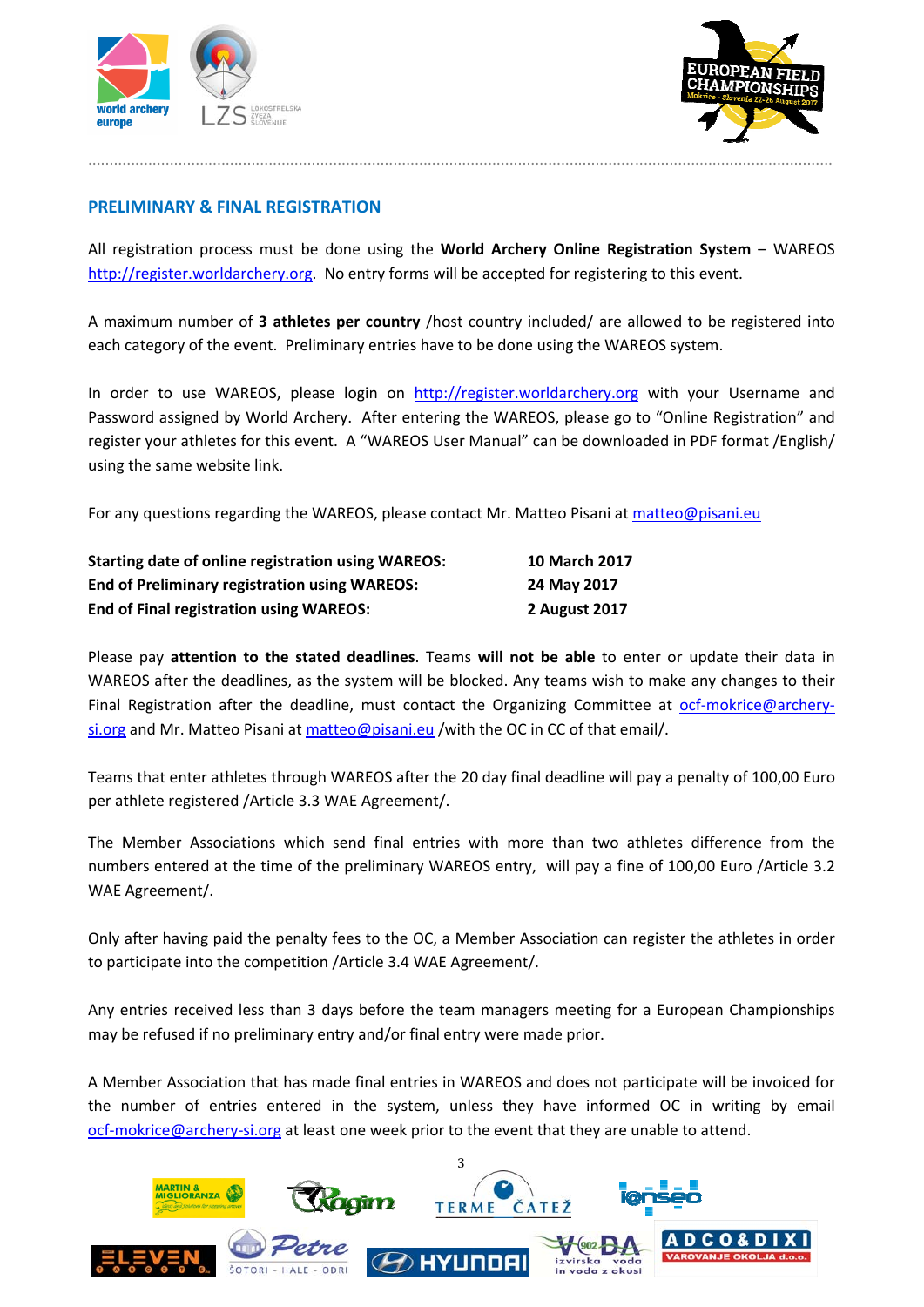



Since entries are through WAREOS only, Member Associations declare that their athletes and officials are aware of the participation waiver and anti-doping agreement. We recommend Member Associations advise their athletes on this matter. However, accepting the conditions of athlete participation waiver and the anti-doping agreement are an eligibility requirement to participate in the event.

.............................................................................................................................................................................

In a European Championship no title will be assigned if the preliminary entries reflect fewer than 12 individuals and 6 teams. If in WAREOS there will be less than 4 individuals and 4 teams, the individuals or teams will be ranked according the Qualification Round and the Organizer will award them with own medals.

As a final note, only Member Associations in good standing will be eligible to compete. This also means that any penalty fee for 2017 and WA fee 2017 must have been paid prior to participation.

We recommend all teams that upon arriving to Catez you first come into the accreditation office. It is not possible to use any facility without being accreditated. Any athlete arriving to the competition on the day of the  $1<sup>st</sup>$  Qualification Round may be refused or will have to pay a fine of 50,00 Euro.

### **ACCOMMODATION & GENERAL INFORMATION**

The official hotels are 4\* stars category hotels TERME HOTEL and TOPLICE HOTEL in Catez, standing next to each other in Catez Spa.

The room rate:

- is per person per night,
- include full board accommodation, taxes and VAT
- include use of the swimming pool
- $\bullet$  include use summer thermal riviera free entrance twice per day
- include free parking in front of the hotel for cars, minivans and busses
- internet in the hotel lobby and rooms

| HOTEL                | Category | Single room<br>Price per person per night - full board | Double room<br>Price per person per night - full board |
|----------------------|----------|--------------------------------------------------------|--------------------------------------------------------|
| <b>TERME HOTEL</b>   | ****     | € 120                                                  | €85                                                    |
| <b>TOPLICE HOTEL</b> | ****     | € 120                                                  | €85                                                    |

Lunch during the competition days will be served in the restaurant of the Castle Mokrice - competition field.

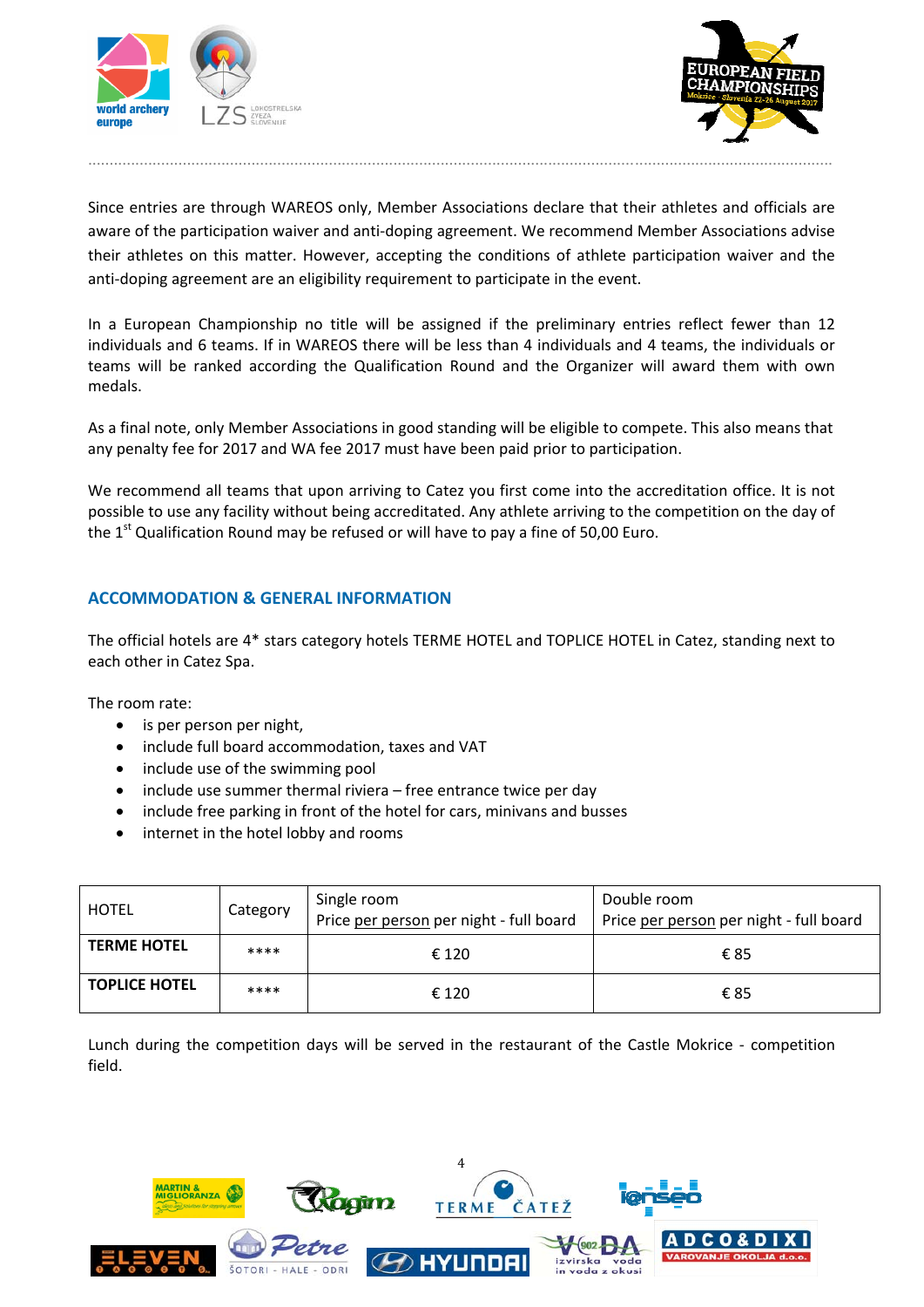



# **TERME HOTEL Terme Čatež d.d.**, Topliška 35**,** SI ‐ 8251 Čatež ob Savi Coordinates: 45.89192 15.621547





**TOPLICE HOTEL Terme Čatež d.d.**, Topliška 35**,** SI ‐ 8251 Čatež ob Savi Coordinates: 45.89192 15.621547



**Slovenian health resorts** are developed in the middle of natural environment and aside from medical treatments they offer numerous possibilities for sport and recreation in nature, on opened and closed courts. Medicinal offer includes loads of fun, ramblings and exploration of local particularities and sightseeing.

**Catez Spa** offers the largest pool grandeur in Slovenia. The winter Thermal Riviera with 2200 m<sup>2</sup> roofed water surfaces and numerous attractions guarantees fun for all ages. There is variety of choice with kiddy pools, pirate ship, asymmetrically shaped pool with whirlpools, waterfalls, massage beds, numerous water slides, raging river, wave pool, attractive wave surfing… From April to October the summer Thermal Riviera enchants the guests with the pirate island, water park for kids, slow river, wave pool, triple water slide and a unique water slide boomerang…

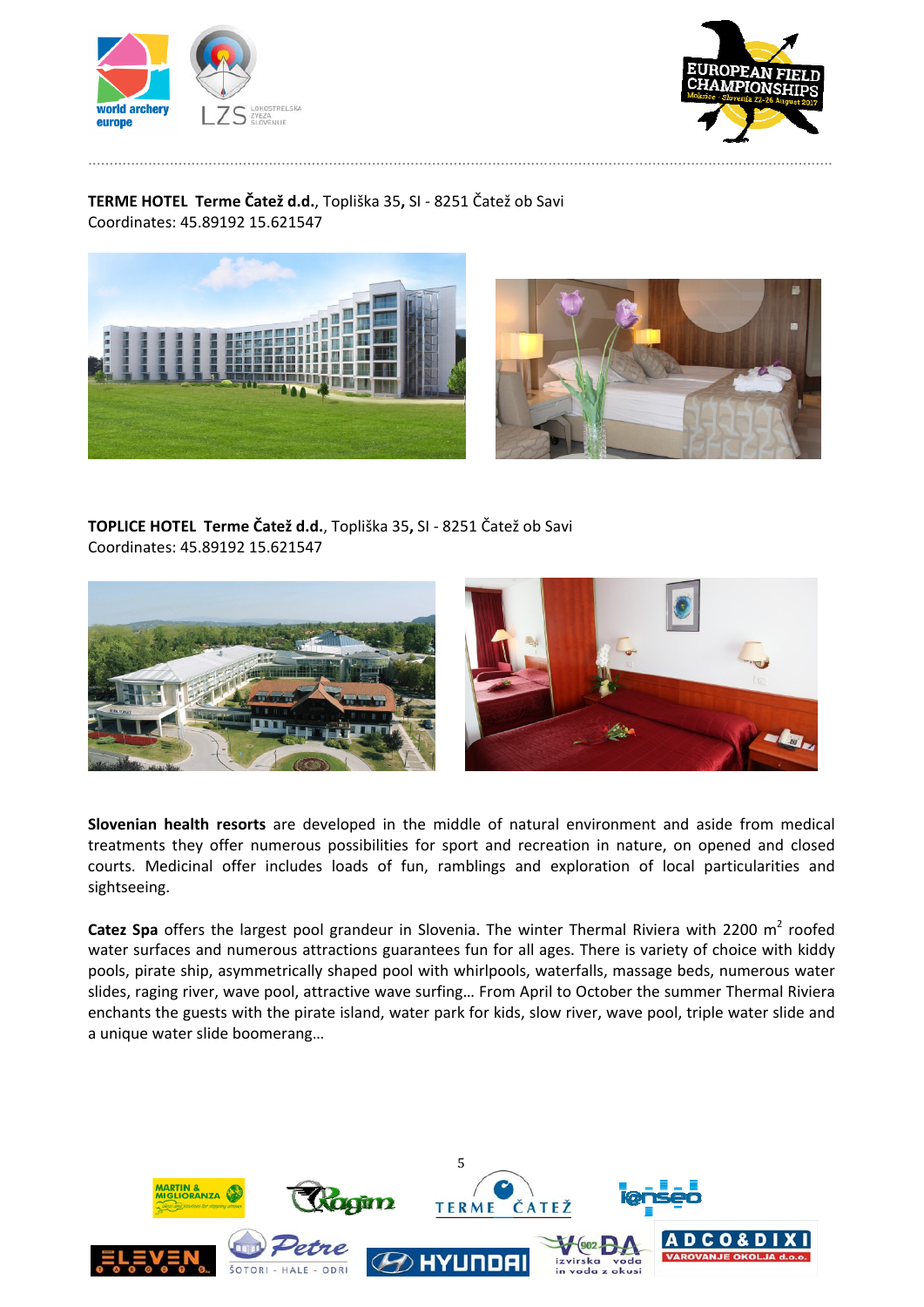





The **Terme Hotel** and **Toplice Hotel** are distanced from everyday bustle, located in a quieter part of Terme Catez. It is recommended to everyone who is looking for relaxation and excellent wellness range with available indoor and outdoor pools with thermal water. The hotel comprises the Health & Beauty Centre, where you can let yourself be pampered in unique Roman‐Irish baths**.**

The **Summer Thermal Riviera**, boasting the largest outdoor pool complex far around, offers entertainment to all generations with more than **10,000 m² of thermal water surface**. Visit the **water attractions and pools** of various shapes with thermal water with a temperature between 26 and 36 °C.

Enjoy thousands water in thousands of forms. **Toboggans, Pirate's island, lazy river, pool with waves, children's pools, play structures, whirlpools** ... You will have a hard time trying to fit all in one day.

#### Reservations should be made before **1 June 2017.**

To confirm the reservation, a 60% deposit of the total amount is required to be bank transferred to the OC before **1 June 2016**. Reservations after this date will be considered only according to availability, the room rate can change and we can not guarantee rooms in the official hotel.

**Note: Please refer to the Accommodation pages below for detailed hotel information. Ensure that you complete all the necessary forms by the specified dates and make full payment for the accommodation at the time of booking. See detailed payment instructions below.**

Local transportation will be available between hotel and practice and competition venues. Exact transportation timetables will be confirmed. Buses and/or vans will be used.

Participants who will decide to book their accommodation in other hotels /non‐official hotels/ will have to pay a **double entry fee**, and the LOC will not be responsible to provide transportation from that Hotel to the venue /transport for these teams will be provided only to and from the airport/. Also, it will not be possible to distribute any information at the non‐official hotels.

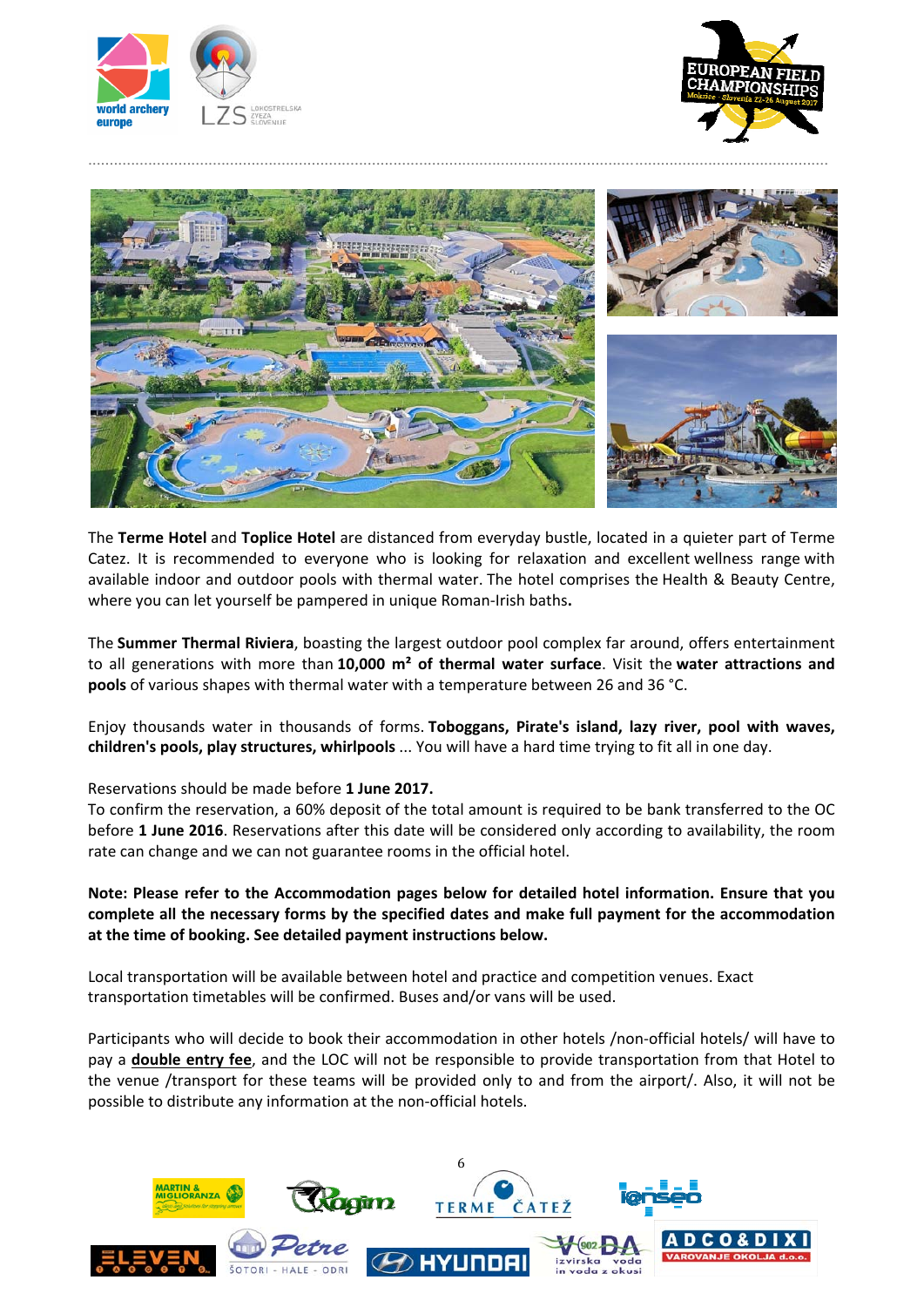



### **ADDITIONAL INFORMATION**

| <b>Entry Ter</b> |
|------------------|
|------------------|

**Example 150 € per athlete fees:** Individual **150** € per athlete Officials  $50 \text{ } \infty$  per official Teams 75 € per team

Your entry fee includes daily local transportation to and from practice and competition field to the event official hotel and venues during the qualification, elimination and finals /transportation timetable has to be confirmed/.

.............................................................................................................................................................................

### **Transportation fees from/to the airports:**

The OC will collect the teams from the two airports. You have to pay the transportation fee /including arrival and departure/ as follows:

ZAGREB International Airport / CRO / 50 km 45 € per person LJUBLJANA International Airport /SLO/ 130 km 80  $\epsilon$  per person Be aware that Zagreb is in Croatia and some countries might need visa for Croatia.

The last date for the payment of the transportation fee is **2 August 2017**.

From the airports to the hotel /return trip), the organiser will use buses, small buses, vans and cars, what will depend of number of persons scheduled for transportation.

Transportation from the airports will start two days before the official practice day and will end two days after the closing day.

#### **Cancellations & Changes:**

Cancellation must be in writing by email to ocf-mokrice@archery-si.org.

Following conditions will apply:

- cancellation received before the final entry: full refund of the paid deposit
- cancellation received after the final entry: no refunds

All rates for payments after deadlines are subject to additional charges without prior notice. All refunds, if any, will be processed after the event.

Name change /the same category and division/ will be accepted up to 72 hours before the event without any additional charge.

OC has to be informed about changes in the travel programme 72 hours prior arrival. If your arrival is later then your original schedule, the room charges are starting from the original date indicated by the Member Association in their Accommodation form.

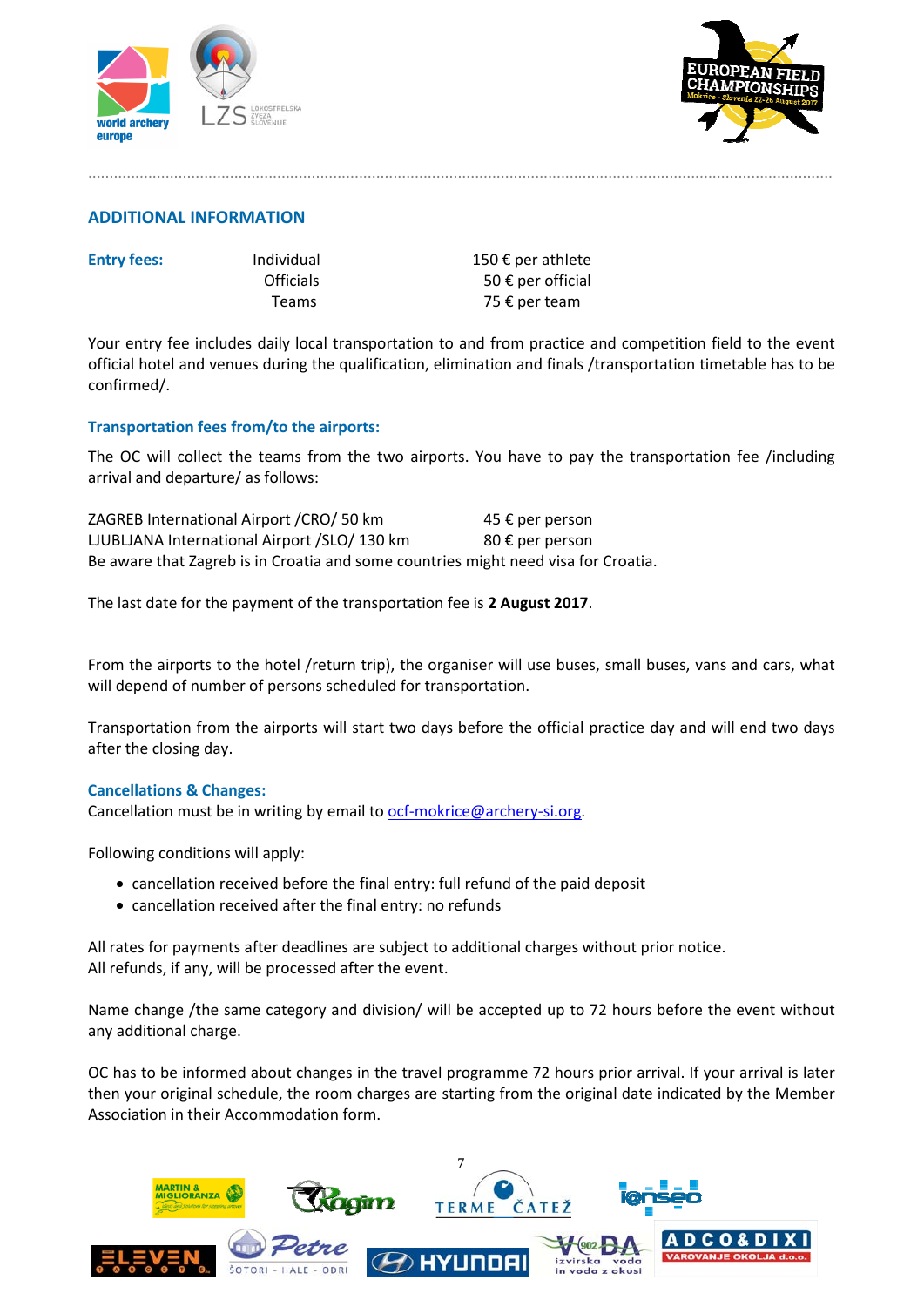



#### **Meals at the venue:**

Lunch will be served in the restaurant of the Castle Mokrice. Only during the two qualification days lunch boxes will be available.

.............................................................................................................................................................................

Drinking water will be available on the competition field free of charge. All other costs made in cafeteria at the archery venue or in the hotel /snacks, drinks, small meals/ are not included in the entry fee and must be paid on consumptions.

Please inform us if you have special requirements for food and specify it.

### **MOKRICE CASTLE**



The mediaeval Mokrice Castle proudly watches over the centennial forests of Gorianci. The castle legends and stories speak of turbulent historical events and important routes crossing this area from West towards East already in Roman times. Peasant uprisings left their mark on the castle and the surrounding area as well. In peaceful times the castle was known for luxurious lifestyle of the nobility that occupied it.

Today the castle hosts a high‐class hotel. Behind the thick walls, the intertwining hallways lead to period

rooms, apartments in towers, halls, premises for social events and a restaurant. Guests enjoy the compete serenity of the castle environment.

When daylight peeks through the window and a view opens as far as to wine‐growing hills of Bizeljsko, the sparkling sunny morning invites you to a walk in the 200-year old English park. Play a round of golf with your friends on the diverse course next to the castle or visit the Wellness Centres and numerous pools at the nearby Terme Catez.

#### **Weather**

The average temperature in Mokrice - Catez in August is 27°C. The minimum average temperature in August is 22°C.





J





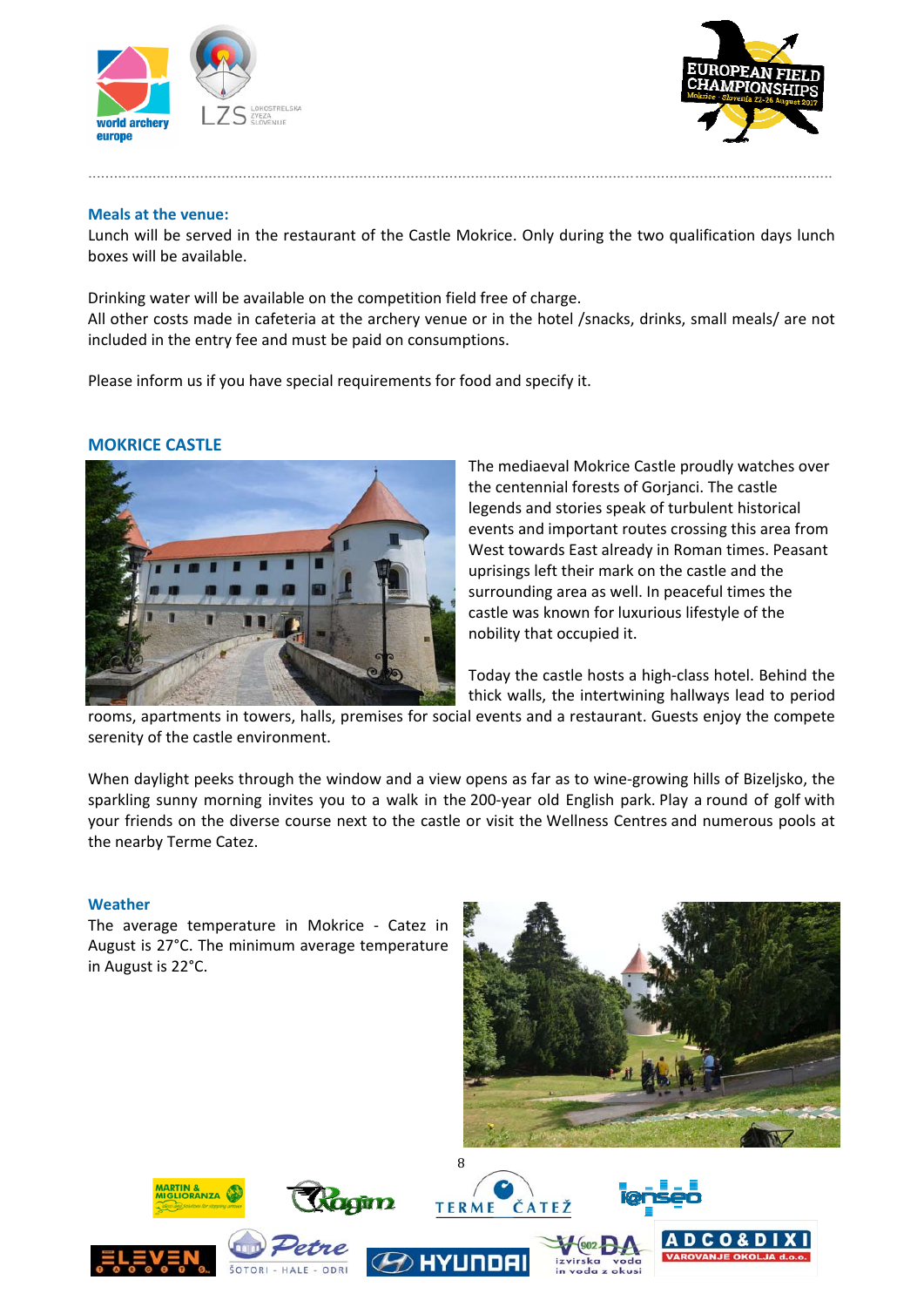



#### **Accreditation and Team Managers Meeting**

Accreditation will take place upon arrival of teams in the lobby of the Terme Hotel 19 and 20 August 2017. Accreditation office will be opened on Saturday, 19 August, from 16:00 ‐ 21:00 and on Sunday 20 August, from 09:00 ‐ 21:00.

.............................................................................................................................................................................

For all Ceremonies WA dress code is obligatory.

More details will be provided at the Team Manager's Meeting. Team Managers Meeting will be held in the conference room of the Terme Hotel /the conference room/ on Monday, 21 August 2017, starting at 15:00.

#### **Training and Competition Field**

For European Field Archery Championships the golf course at the Castle Mokrice will be used. Entry to the competition areas outside the official schedule is not allowed.

The practice will be available starting from 19 August 2017 in Catez Spa.

The address of the Castle Mokrice: Castle Mokrice, Rajec 4 8261 Jesenice na Dolenjskem Coordinates: 45.8586 15.676

#### **Visas**

Please apply for your visa as soon as possible. If you need any additional information regarding visa, please let us know.

Application for and obtaining travel visas are completely and solely the responsibility of the participating teams. The process for obtaining a visa requires each individual to submit an application through a Slovenian Embassy or Slovenia Consulate. This is a process that MUST be done by the applicant – the Organizing Committee cannot do it for you. It cannot be emphasized enough to start the application process early. Please note that the application and interview process in your country may very well be in advance of the team selection date, so in many cases, you will need to start the application process prior to confirming your final team.

Visa Invitation Letter – All countries that will need letter of invitation by the Organizing Committee or local authorities to use it in their application process are requested to order these in time. Please fill out the Visa Invitation Letter Form as soon as possible and send it in.

As long as the Organizing Committee gets no different information, the Invitation Letter will be sent by email. If an express service should be desired, this service will be charged to the MA and must be paid to the Organizing Committee upon arrival.

Those teams that want to land in Zagreb airport must be aware that they might need visa for Croatia. In this case we might not be able to help you.

Please note: the deadline for Visa Invitation Letter Form is **1 July 2017**.

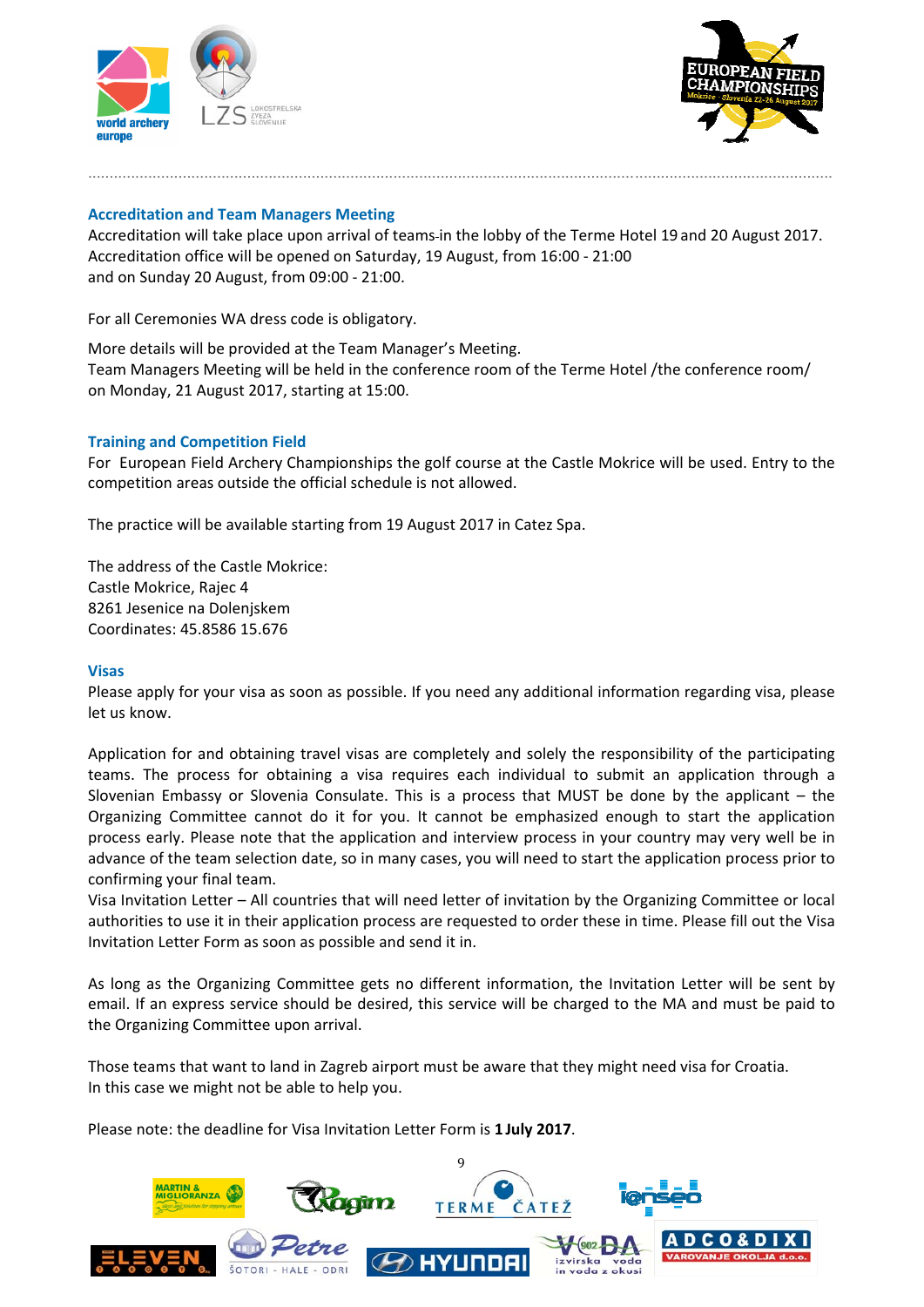



#### **Banquet**

On the final day ‐ Saturday, 26 August 2017, the gala dinner will be served in the restaurant of the Terme Hotel instead of the normal dinner in the hotel. After the dinner, music and dancing will take place from 20:30 till 24:00. The extra cost for participants at this party is 15 € per person /drinks included/. For participants who will not book the party, the normal dinner will be served in the hotel Toplice.

.............................................................................................................................................................................

#### **Internet**

Free of charge in all locations of Spa Catez.

#### **Website**

The official website of the competition is http://www.field‐mokrice2017.si



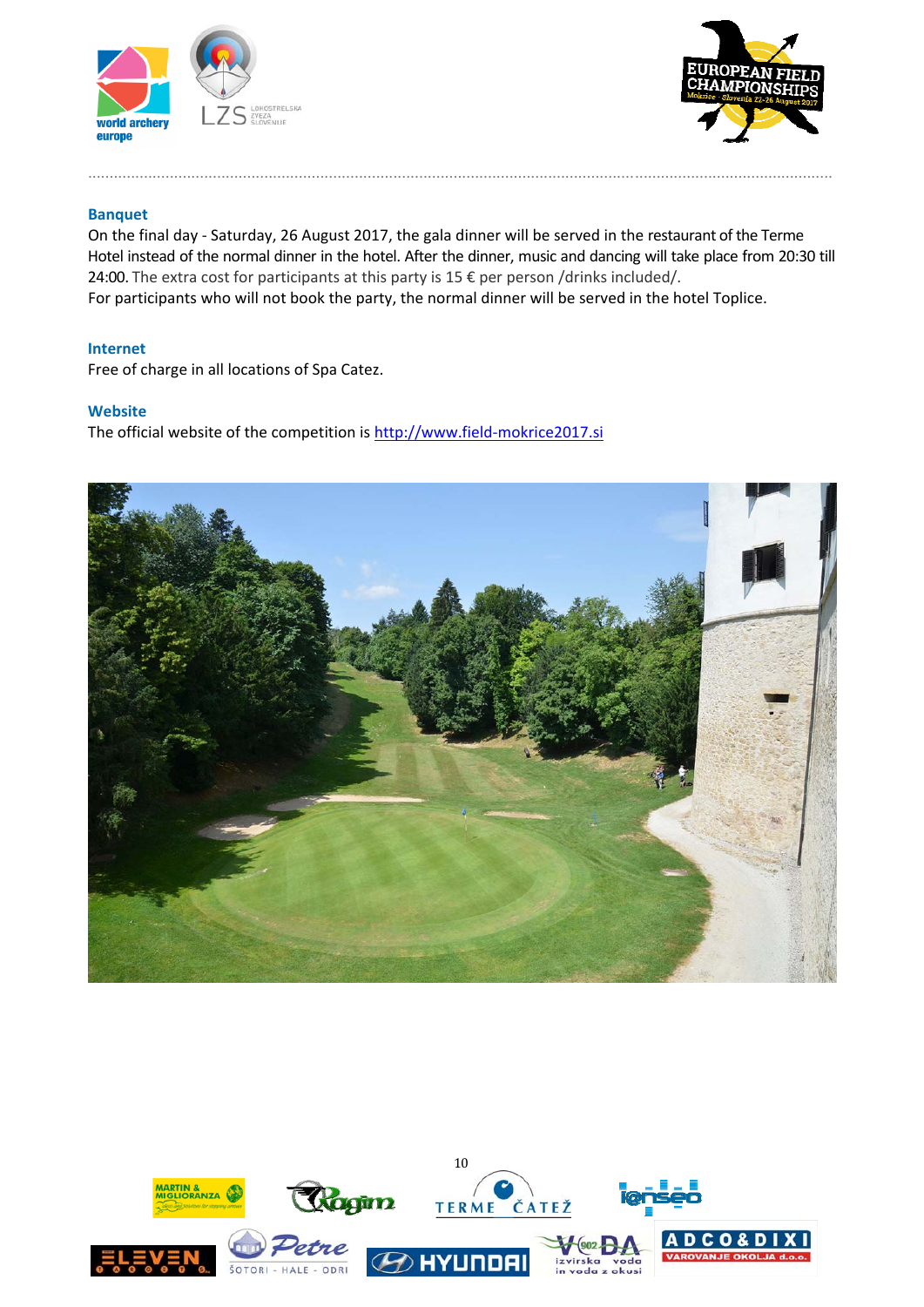



# **PRELIMINARY HOTEL RESERVATION FORM**

| Number of Rooms:<br><b>Terme/Toplice Hotel:</b>                                                                                           |
|-------------------------------------------------------------------------------------------------------------------------------------------|
| Single $€ 120$<br>Double: € 85                                                                                                            |
| Do you require a room for a disabled team member? Yes                                                                                     |
|                                                                                                                                           |
| Do any of your team members have dietary requirements or allergies such as, vegetarian,<br>nut allergies or gluten free etc.<br>Yes<br>No |
|                                                                                                                                           |
| <b>Accommodation Payment:</b>                                                                                                             |
| NIGHT RATE P/N<br><b>ROOM TYPE</b><br><b>AMOUNT OF ROOMS</b><br><b>TOTAL RATE</b>                                                         |
|                                                                                                                                           |
|                                                                                                                                           |
| Single<br><u> 1990 - Johann Barn, mars and de Branch Barn, mars and de Branch Barn, mars and de Branch Barn, mars and de Br</u>           |
| Double/Twin<br>$x =$                                                                                                                      |
| <b>TOTAL ACCOMMODATION AMOUNT</b>                                                                                                         |
| <b>DEPOSIT 60% OF TOTAL AMOUNT</b>                                                                                                        |
| Please pay the deposit before 24 May 2017.                                                                                                |
| Signature of President / Secretary General: _________                                                                                     |
| PLEASE RETURN THIS PRELIMINARY HOTEL RESERVATION FORM TO THE ORGANIZER BEFORE<br>1 June 2017 by e-mail to ocf-mokrice@archery-si.org.     |
| 11                                                                                                                                        |
| TERME ČATEŽ                                                                                                                               |
| C O<br><b>HYUNDAI</b><br><b>VAROVANJE OKOLJA</b>                                                                                          |

.............................................................................................................................................................................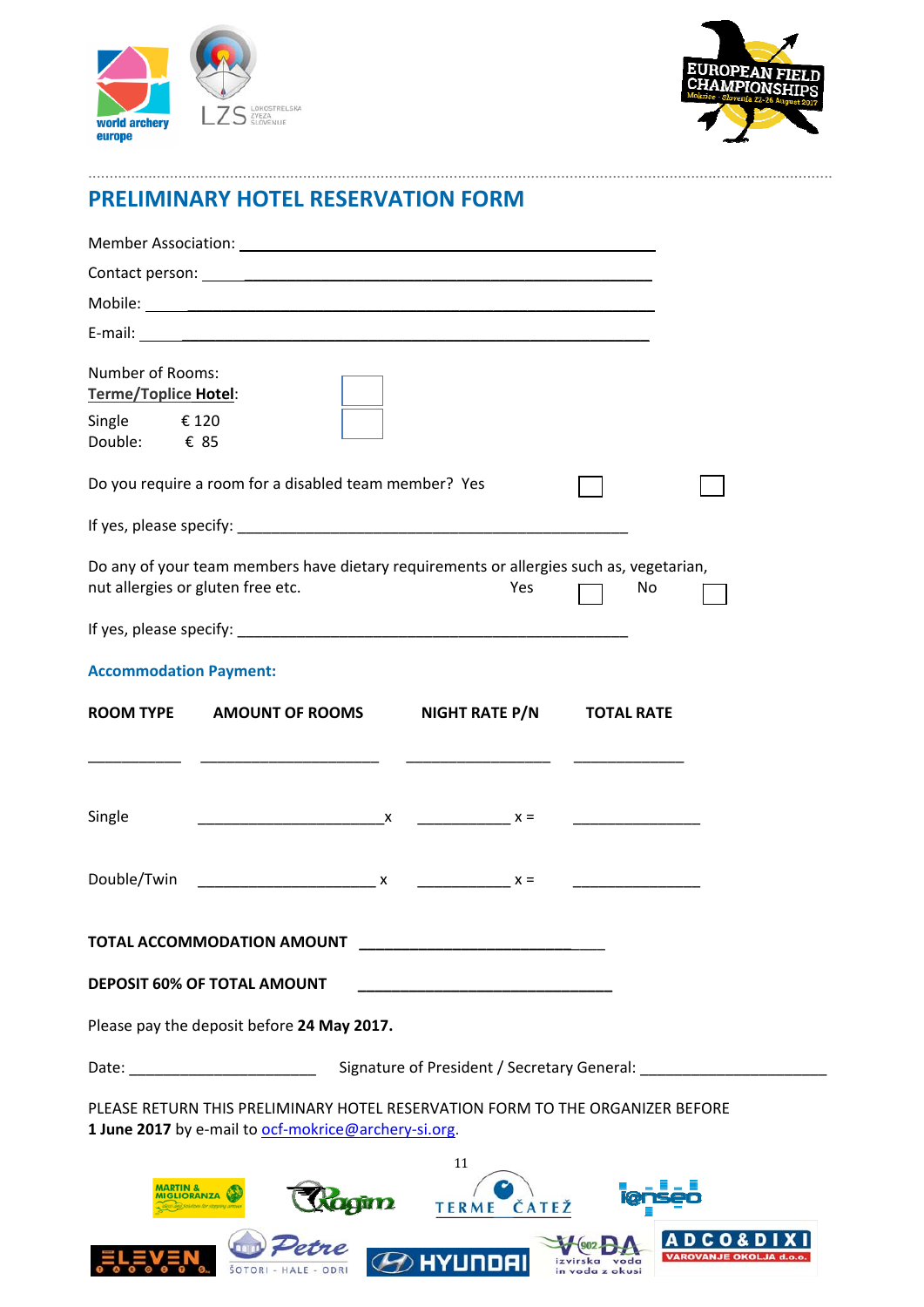



# **ACCOMMODATION TABLE ‐ ROOMING LIST**

For the accreditation process to be as smooth as possible we prepared accommodation table. We need the following data: type of the room, type of the bed and names of persons.

.............................................................................................................................................................................

#### **PLEASE RETURN TILL THURSDAY, 10 AUGUST 2017**

| Room                    | Single/Double | King/Twin<br><b>Bed</b> | Person 1<br>/Name/ | Person 2<br>/Name/ |
|-------------------------|---------------|-------------------------|--------------------|--------------------|
| $\mathbf 1$             |               |                         |                    |                    |
| $\overline{2}$          |               |                         |                    |                    |
| $\overline{\mathbf{3}}$ |               |                         |                    |                    |
| $\overline{\mathbf{4}}$ |               |                         |                    |                    |
| 5                       |               |                         |                    |                    |
| $6\phantom{1}6$         |               |                         |                    |                    |
| $\overline{7}$          |               |                         |                    |                    |
| 8                       |               |                         |                    |                    |
| $\overline{9}$          |               |                         |                    |                    |
| 10                      |               |                         |                    |                    |
| 11                      |               |                         |                    |                    |
| 12                      |               |                         |                    |                    |
| 13                      |               |                         |                    |                    |
| 14                      |               |                         |                    |                    |
| 15                      |               |                         |                    |                    |

Note: In case you specified double room please specify type of bed:

- $\bullet$  King double room with one big bed
- Twin double room with two separate beds

**The booking of rooms will be done according to the rule "first come – first get".** Furthermore we would like to remind you about some important information: **Accreditation office will be opened on Saturday, 19 August, from 16:00 ‐ 21:00 and on Sunday, 20 August, from 09:00 ‐ 21:00 in Terme Hotel.** Team Managers meeting is scheduled for Monday, 21 August, at 15:00,

in the Terme Hotel /the conference room/.

Date: \_\_\_\_\_\_\_\_\_\_\_\_\_\_\_\_\_\_\_\_\_\_\_\_\_\_\_\_\_\_\_\_\_Signature of President / Secretary General: \_

PLEASE RETURN THIS ACCOMMODATION TABLE TO THE ORGANIZER BEFORE 10 **August 2017** by e-mail to **ocf-mokrice@archery-si.org.** 

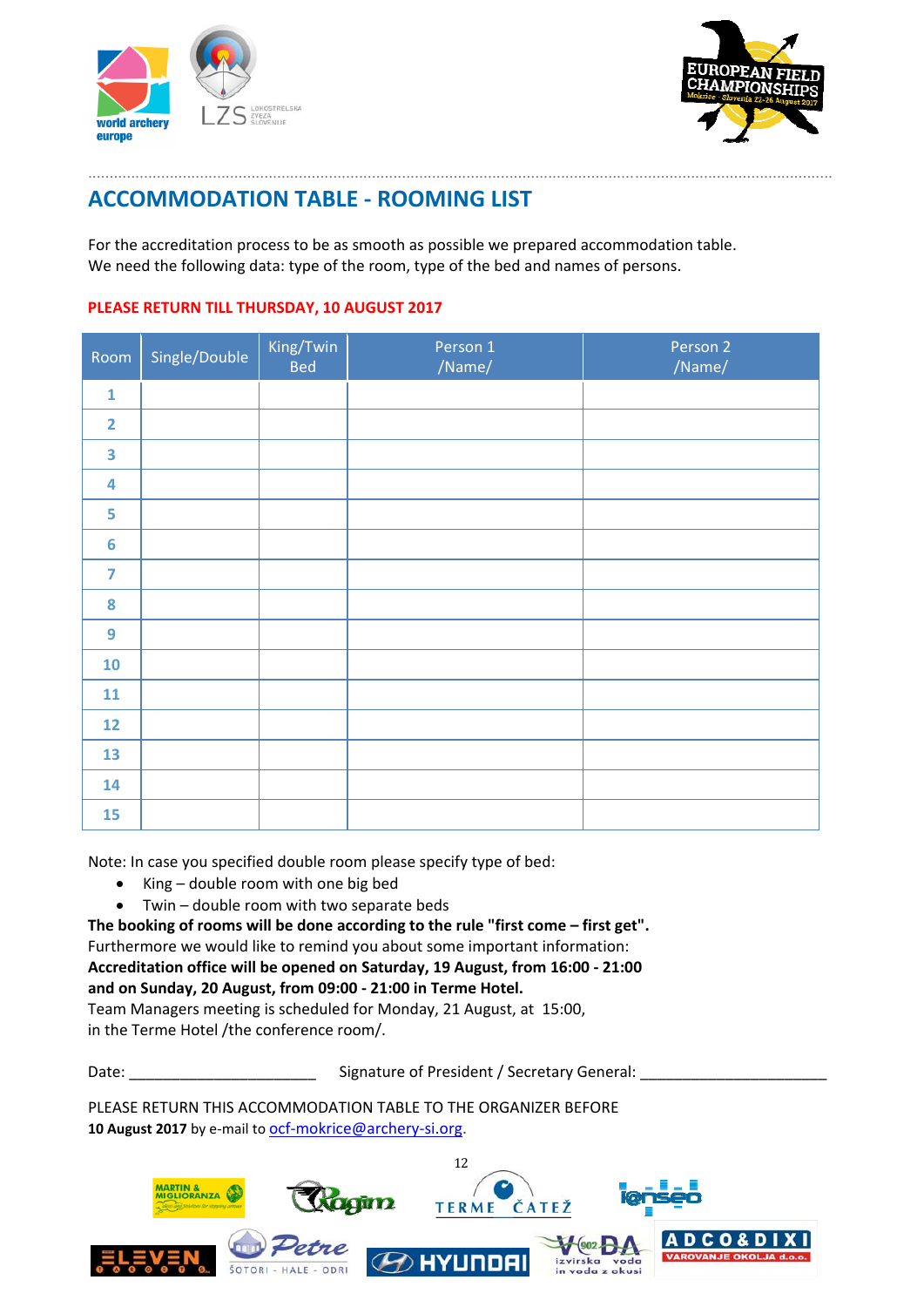



# **TRANSPORTATION FORM**

| Number of passengers: _____________ person/s                                                                            |                                                                                  |
|-------------------------------------------------------------------------------------------------------------------------|----------------------------------------------------------------------------------|
| <b>Arrival information</b>                                                                                              |                                                                                  |
| We will arrive by plane:                                                                                                |                                                                                  |
|                                                                                                                         |                                                                                  |
|                                                                                                                         | Arrival Time: ___________________                                                |
|                                                                                                                         |                                                                                  |
| <b>Departure information</b>                                                                                            |                                                                                  |
| We will depart by plane:                                                                                                |                                                                                  |
|                                                                                                                         |                                                                                  |
|                                                                                                                         | Departure Time: __________________                                               |
|                                                                                                                         | ,我们也不会有什么。""我们的人,我们也不会有什么?""我们的人,我们也不会有什么?""我们的人,我们也不会有什么?""我们的人,我们也不会有什么?""我们的人 |
| Date:<br><u> 1990 - Johann Barnett, fransk politiker (</u>                                                              |                                                                                  |
|                                                                                                                         | Signature of President / Secretary General:                                      |
| PLEASE RETURN THIS TRANSPORTATION FORM TO THE ORGANIZER BEFORE<br>2 August 2017 by email to ocf-mokrice@archery-si.org. |                                                                                  |
|                                                                                                                         |                                                                                  |

.............................................................................................................................................................................

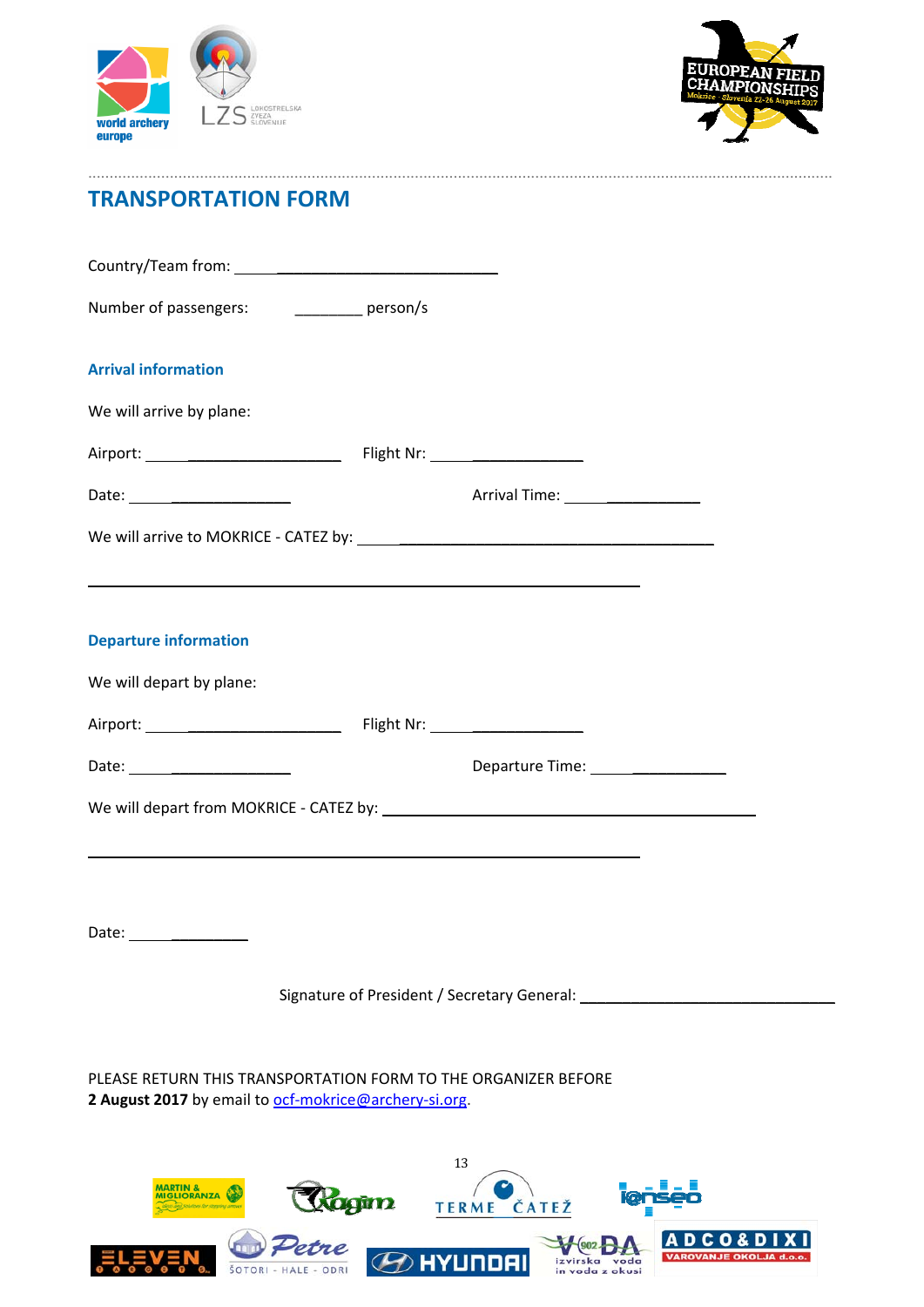



# **VISA INVITATION LETTER FORM**

Country/Team from: \_\_\_\_\_\_\_\_\_\_\_\_\_\_\_\_\_\_\_\_\_\_\_\_\_\_\_\_\_\_\_\_\_\_\_

Contact person: \_\_\_\_\_\_\_\_\_\_\_\_\_\_\_\_\_\_\_\_\_\_\_\_\_\_\_\_\_\_\_\_\_\_\_\_\_\_\_

|                | First name           | Family name | Date and place of birth | Citizenship /Country/ |                        |
|----------------|----------------------|-------------|-------------------------|-----------------------|------------------------|
| <b>No</b>      | Address of residence |             |                         | Number                | Passport<br>Expiration |
| $\mathbf{1}$   |                      |             |                         |                       |                        |
|                |                      |             |                         |                       |                        |
| $\overline{2}$ |                      |             |                         |                       |                        |
|                |                      |             |                         |                       |                        |
| 3              |                      |             |                         |                       |                        |
|                |                      |             |                         |                       |                        |
| $\overline{4}$ |                      |             |                         |                       |                        |
| 5              |                      |             |                         |                       |                        |
|                |                      |             |                         |                       |                        |
| 6              |                      |             |                         |                       |                        |
|                |                      |             |                         |                       |                        |
| $\overline{7}$ |                      |             |                         |                       |                        |
|                |                      |             |                         |                       |                        |
| 8              |                      |             |                         |                       |                        |
| 9              |                      |             |                         |                       |                        |
|                |                      |             |                         |                       |                        |
| 10             |                      |             |                         |                       |                        |
|                |                      |             |                         |                       |                        |
| 11             |                      |             |                         |                       |                        |
|                |                      |             |                         |                       |                        |
| 12             |                      |             |                         |                       |                        |
|                |                      |             |                         |                       |                        |
| 13             |                      |             |                         |                       |                        |
| 14             |                      |             |                         |                       |                        |
|                |                      |             |                         |                       |                        |
|                |                      |             |                         |                       |                        |

.............................................................................................................................................................................

Date: \_\_\_\_\_\_\_\_\_\_\_\_\_\_\_\_\_\_\_\_\_\_ Signature of President / Secretary General: \_\_\_\_\_\_\_\_\_\_\_\_\_\_\_\_\_\_\_\_\_\_

PLEASE RETURN THIS VISA INVITATION LETTER FORM TO THE ORGANIZER AS SOON AS POSSIBLE. Latest by 1 July 2017 by email to ocf-mokrice@archery-si.org.

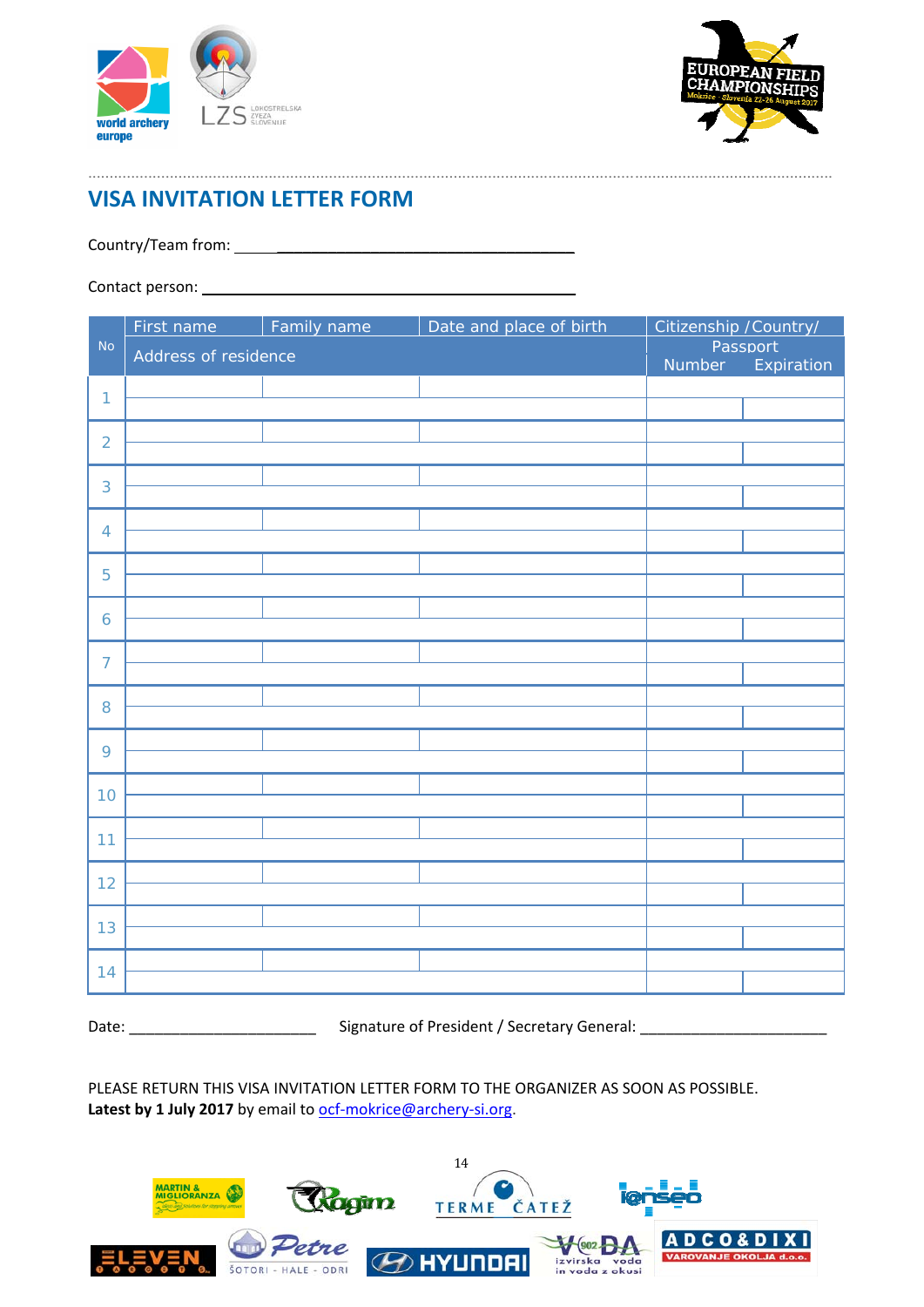



# **FINAL BUDGET FORM**

| 1) Entry Fees                          |                                                                                |   |                                                                  |                           |
|----------------------------------------|--------------------------------------------------------------------------------|---|------------------------------------------------------------------|---------------------------|
| <b>Position</b>                        | Cost                                                                           |   | Number of persons/teams                                          | <b>Total</b>              |
| Athlete                                | € 150                                                                          | x |                                                                  | $\epsilon$ and $\epsilon$ |
| Official                               | $\epsilon$ 50                                                                  | x |                                                                  |                           |
| Team                                   | € 75                                                                           | x |                                                                  |                           |
|                                        |                                                                                |   |                                                                  |                           |
| 2) Accommodation                       |                                                                                |   |                                                                  |                           |
|                                        | HOTEL TERME/TOPLICE - Full Board                                               |   |                                                                  |                           |
| Room                                   | Cost                                                                           |   | Nr of Persons Nr of nights                                       | <b>Total</b>              |
|                                        | Terme/Toplice - Single room $\qquad \qquad \in 120 \times$ _________ x _______ |   |                                                                  |                           |
|                                        | Terme/Toplice - Double room $\qquad \in 85 x$ <u>________</u> x _______        |   |                                                                  | $\epsilon$                |
|                                        |                                                                                |   |                                                                  |                           |
| 3) Transportation + PARTY              |                                                                                |   |                                                                  |                           |
| <b>Airport</b>                         | Cost                                                                           |   | <b>Number of Persons</b>                                         | <b>Total</b>              |
| <b>LJUBLJANA</b>                       | € 80                                                                           | X | and the company                                                  | $\epsilon$                |
| ZAGREB                                 | €45                                                                            | x |                                                                  |                           |
| <b>PARTY</b>                           | € 15                                                                           | x |                                                                  | $\epsilon$                |
|                                        |                                                                                |   |                                                                  |                           |
|                                        |                                                                                |   | <b>TOTAL /1+2+3/</b>                                             | €                         |
|                                        |                                                                                |   | Signature of President / Secretary General: Cambridge Contractor |                           |
|                                        | PLEASE RETURN THIS BUDGET FORM TO THE ORGANIZER BEFORE                         |   |                                                                  |                           |
|                                        | 2 August 2017 by e-mail to ocf-mokrice@archery-si.org.                         |   | 15                                                               |                           |
| <b>ARTIN &amp;</b><br><b>GLIORANZA</b> |                                                                                |   | TERME ČATEŽ                                                      |                           |
|                                        |                                                                                |   |                                                                  |                           |

.............................................................................................................................................................................